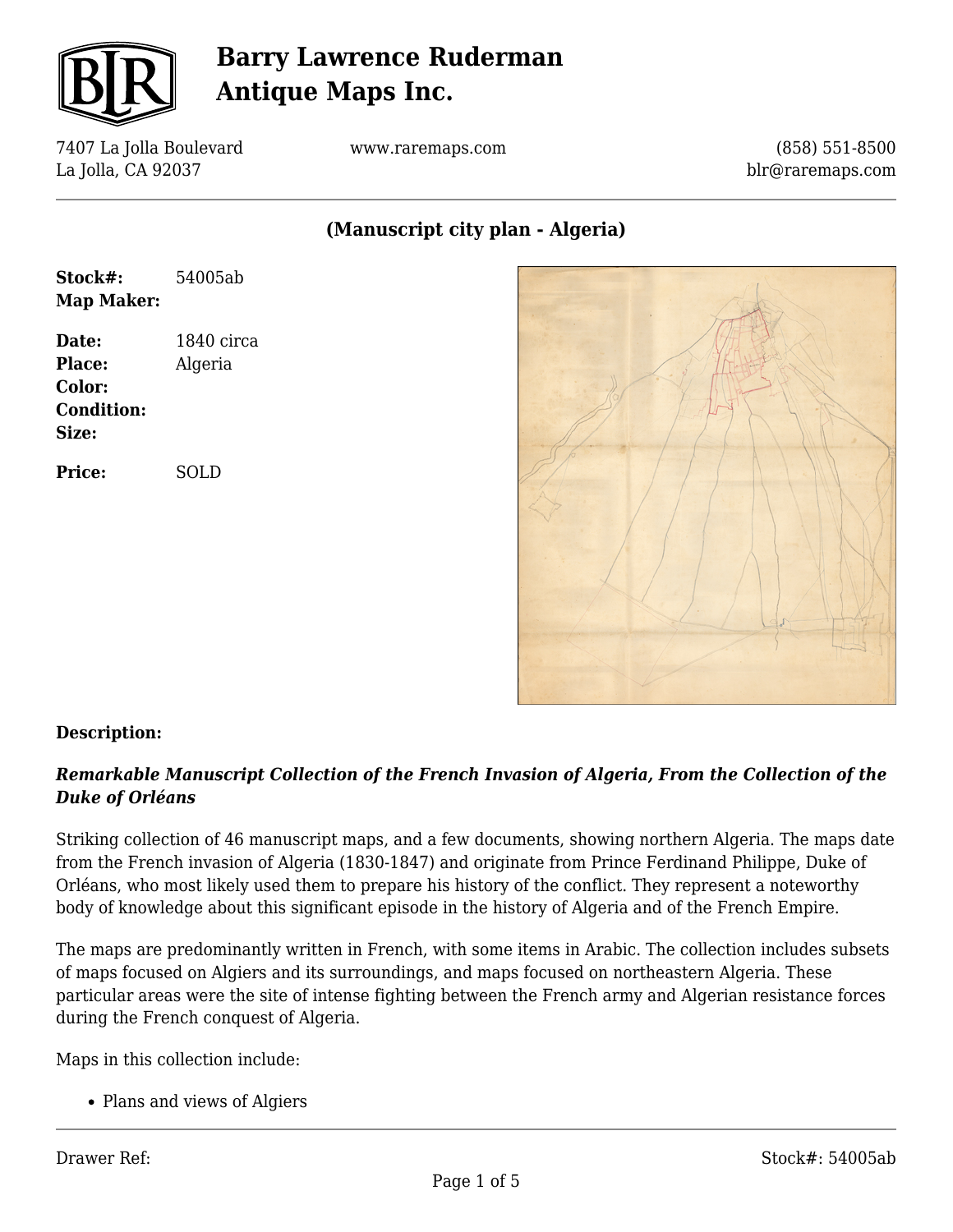

7407 La Jolla Boulevard La Jolla, CA 92037

www.raremaps.com

(858) 551-8500 blr@raremaps.com

## **(Manuscript city plan - Algeria)**

- Locations of French military encampments
- Strategic towns around Algiers including Blida, Medea, Kolea, and Boufarik
- Resistance-held towns across northern Algeria, including Constantine
- Major waterways, coastal areas, and routes between towns in northern Algeria

This collection most likely belonged to Prince Ferdinand Philippe, the Duke of Orléans, the eldest son of the French King Louis Philippe I (r. 1830-1848). Prince Ferdinand Philippe spent most of his notable military career in Algeria. He then spent his post-military life compiling a history of the French conquest of Algeria and accounts of his military campaigns. When he died at the young age of 32, the collection would have stayed within the family, eventually finding a home in the library of Ferdinand's youngest brother, Antoine, Duke of Montpensier.

This document contains a city plan that also includes roads and waterways that radiate away from the settlement. A fortified building is on the left side. Buildings are in red, waterways in blue, roads and walls in black. There are also pencil outlines that have not been colored. The only text on the map says, Bab el Kebor, or the Large Gate.

### **France and Algeria in the nineteenth century**

The bustling port city of Algiers, and what would become the country of Algeria, was an autonomous region of the Ottoman Empire at the beginning of the nineteenth century. Its provincial ruler (*dey*) controlled Algiers and its surroundings; numerous inland tribal leaders pledged loyalty to the Sultan in Constantinople. Along the Barbary Coast, piracy and the slave trade were the main economic activities and the source of Algiers' wealth, along with the region's considerable wheat crops. European powers and the United States sought to end Algerian privateering and Christian slavery and took naval action against Algiers and the Barbary corsairs in 1815.

Relations between France and Algiers had flourished during the Napoleonic Wars with Algiers benefitting from France's large food import demands. Trouble began when France bought fourteen million pounds of wheat on credit from two traders in Algiers, Bacri and Busnach, but refused to pay back the debt. Bacri and Busnach were themselves in debt to the Ottoman ruler in Algiers and unable to pay until France paid them, leading to mounting tensions between Algiers and France.

### **The 1827 "Fly Whisk Incident"**

On April 29, 1827 the Ottoman ruler in Algiers, Dey Hussein ben Hassan, slapped the French consul Pierre Deval with his fly whisk (a switch-like tool commonly used to swat flies). Dey Hassan was angry over the longstanding French debt and Deval had recently strained relations further by supervising illegal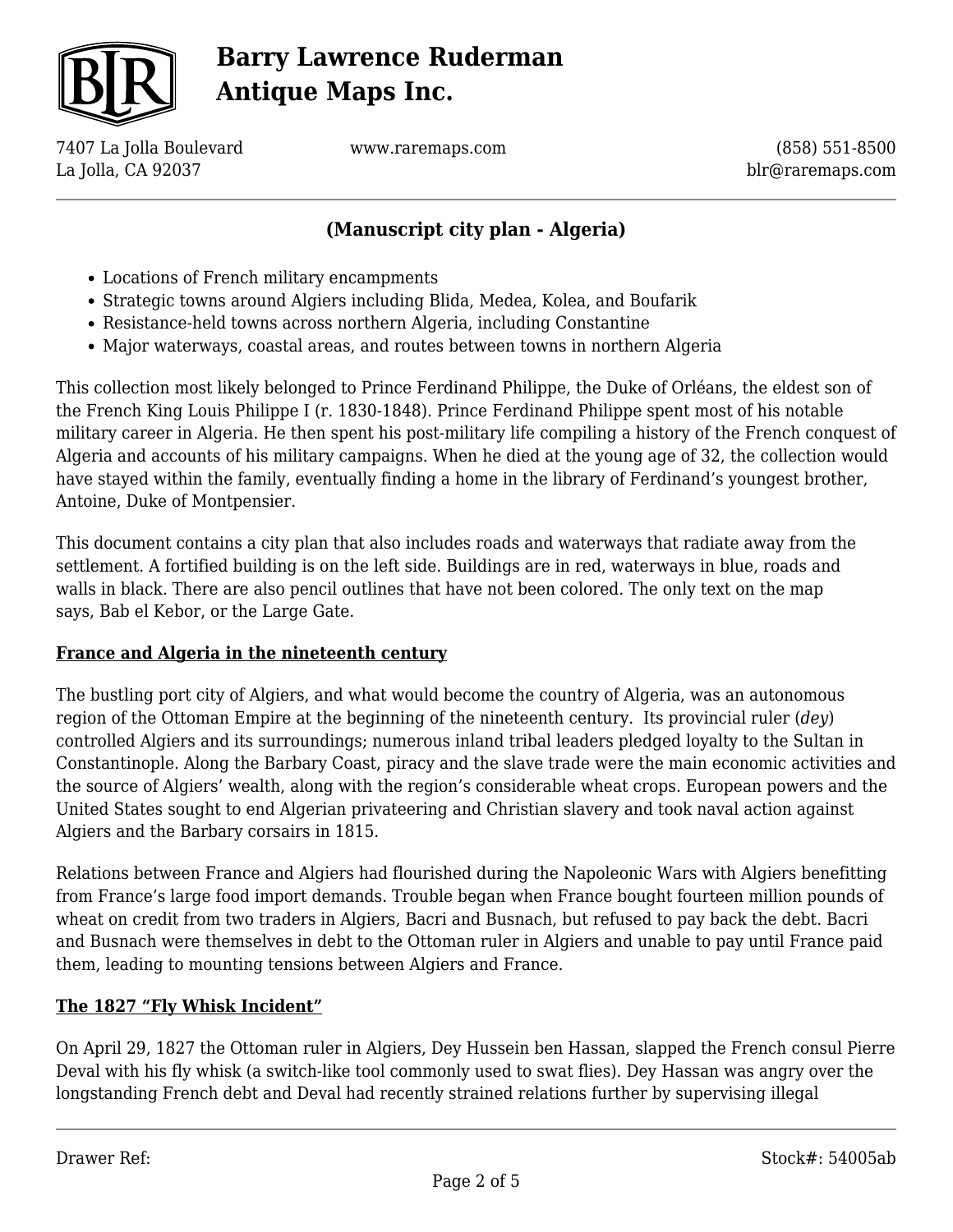

7407 La Jolla Boulevard La Jolla, CA 92037

www.raremaps.com

(858) 551-8500 blr@raremaps.com

### **(Manuscript city plan - Algeria)**

fortification of French trading posts on the Dey's territory. Accounts claim that the two men exchanged insults, leading to the Dey striking Deval.

For the French, this diplomatic faux pas represented an opportunity: the French were concerned about British political and commercial influence in North Africa, veterans of the Napoleonic wars needed employment, and the current monarchy could use an overseas entanglement to direct public attention away from issues at home. The Fly Whisk Incident set off a years-long French naval barricade and embargo of the port of Algiers. After failed negotiations in July of 1829, the King's emissary, Captain de la Bretonnière, was fired upon by Ottoman Algerian forces; the French then began their conquest of Algeria in 1830.

Importantly, two views of Algiers included in this collection [\(here](https://raremaps.com/gallery/detail/53490ab) and [here\)](https://raremaps.com/gallery/detail/53489ab) were authored by Captain Jean-Baptiste Signoret, who was on the *Provence* with Captain de la Bretonnière during the failed negotiations. Signoret was able to capture a pivotal moment in the history of French-Algerian relations.

#### **French conquest of Algeria (1830-1847)**

On June 4, 1830, the French army, led by General de Bourmont, landed about fifteen miles west of Algiers in Sidi-Ferruch and was met by opposition from Ottoman Janissary and native Kabyle forces. Fighting lasted for three weeks, with Algerian forces sustaining major losses. Dey Hassan was forced to surrender, and the French took control of Algiers on July 5, 1830.

Just two weeks after capturing Algiers, the Bourbon monarchy of Charles X fell to the "Citizen King" Louis Philippe, who decided to continue the inherited military campaign. However, native Algerian resistance to French colonization proved difficult for the French forces to battle. At the time of formal annexation in 1934, for example, French occupation was still confined mainly to coastal towns and isolated outposts.

Emir Abdelkader was the religious and military leader of the Algerian guerilla resistance and at one point his forces controlled more than two-thirds of Algerian territory. The French military fought a drawn-out, bloody battle against Abdelkader and other resistance forces which eventually ended with Abdelkader's surrender in 1847.

#### **Ferdinand Philippe, Duke of Orléans: Military success and a tragic early death**

Prince Ferdinand Philippe d'Orléans, Duke of Orléans (1810-1842), was the son of King Louis Philippe I and Maria Amalia of Naples and Sicily. Ferdinand Philippe was born in Sicily while his parents were in exile, but he and his family returned to Paris after the fall of Napoleon in 1815. He married Princess Helen of Mecklenburg-Schwerin in 1837 and had two sons, Philippe, Count of Paris, and Robert, Duke of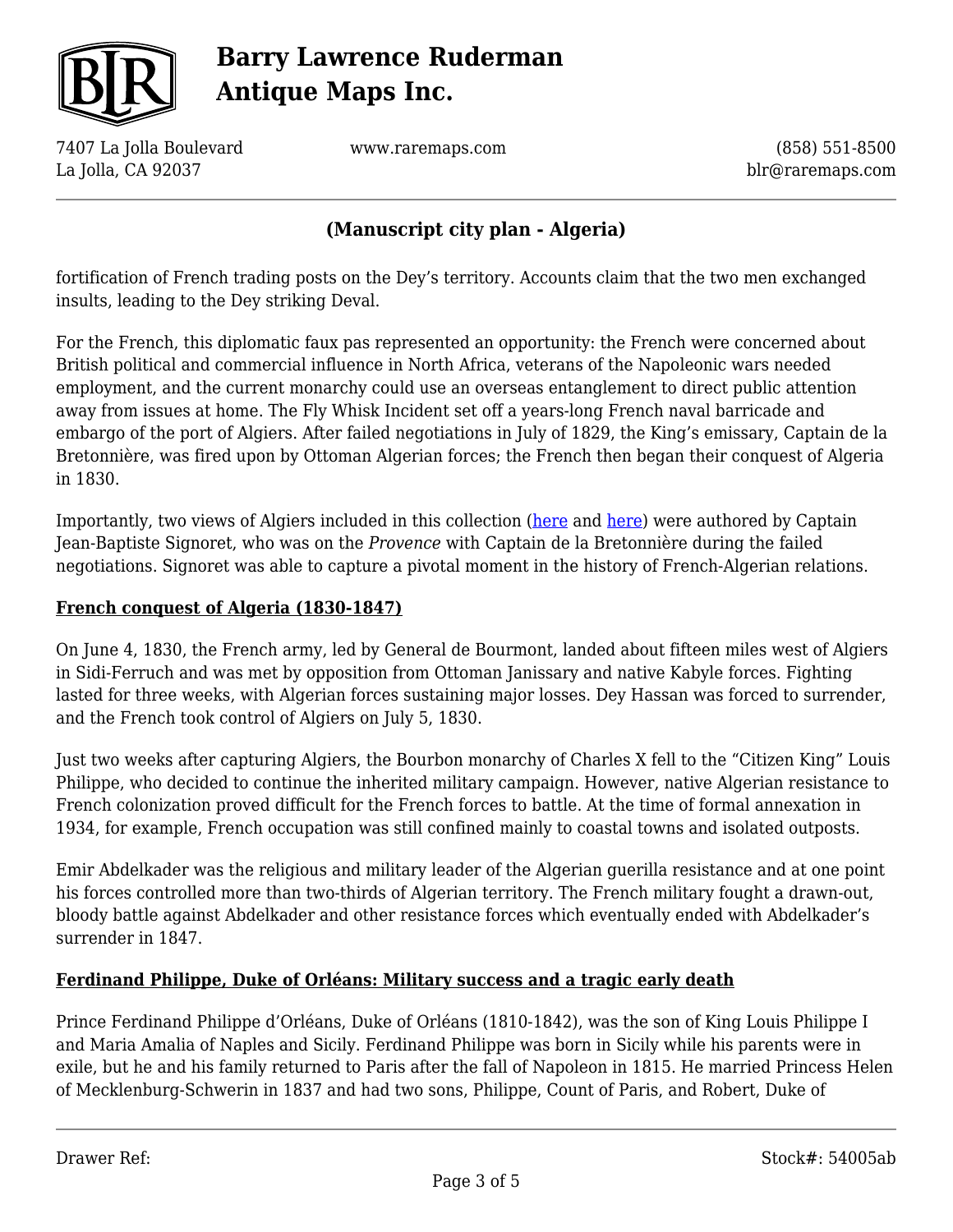

7407 La Jolla Boulevard La Jolla, CA 92037

www.raremaps.com

(858) 551-8500 blr@raremaps.com

### **(Manuscript city plan - Algeria)**

Chartres.

Ferdinand Philippe's father, the aforementioned "Citizen King", became the reigning monarch following the July Revolution of 1830 and the abdication of his cousin, Charles X. King Louis Philippe I was well known for his support of colonial expansion, particularly the French conquest of Algeria. As heir apparent, Ferdinand Philippe dedicated much of his military career to Algerian colonization, completing three tours: 1835-1836, 1839, and 1840. Ferdinand Philippe is perhaps most famous for his efforts to conquer Algeria's interior from Constantine to Algiers, breaking the Treaty of Tafna between France and Algerian resistance leader Emir Abdelkader and precipitating the complete conquest of Algeria by French forces.

Ferdinand Philippe enjoyed tremendous popularity among citizens of France for his unwavering support of French troops and veterans, as well as for his own military bravery, charity work, and patronage of the arts.

In 1842, at just 32, he was thrown from an out-of-control carriage and died shortly afterward in Neuillysur-Seine, France. Ferdinand Philippe's passing was deeply mourned by both elites and the French populace, who had seen the Prince as a promising successor to the throne: a charismatic, respected military leader and liberal thinker who would lead France in a new direction. His passing is widely viewed as changing the course of French history and signaled the ultimate demise of French monarchic rule. Without the beloved young prince, King Louis Philippe lacked crucial popular support, leading to the regime's downfall in 1848 and the subsequent rise of Napoleon III.

### **Provenance and history of the collection**

This collection was in the possession of Ferdinand Philippe's youngest brother, Antoine, Duke of Montpensier. At the time of Ferdinand Philippe's death, his sons were very young; passing his military library to his youngest brother would have been typical.

Ferdinand Philippe had spent time compiling a history of the French conquest of Algeria, published by his sons in 1870 as *Campagnes de l'armée d'Afrique: 1835-1839*. Ferdinand Philippe also wrote detailed accounts of each of his military campaigns which were published shortly after his death and then later republished by his sons.

This collection of maps, views, and documents details the same areas included in Ferdinand Philippe's written works. Some of this collection appears to be from Ferdinand Philippe's own military service, and other items appear to have been gathered to support his research and writing. Many of the items in this collection are focused on areas under Emir Abdelkader's control, particularly the area from Constantine to Algiers where Ferdinand Philippe led an 1839 expedition to capture Abdelkader's territory.